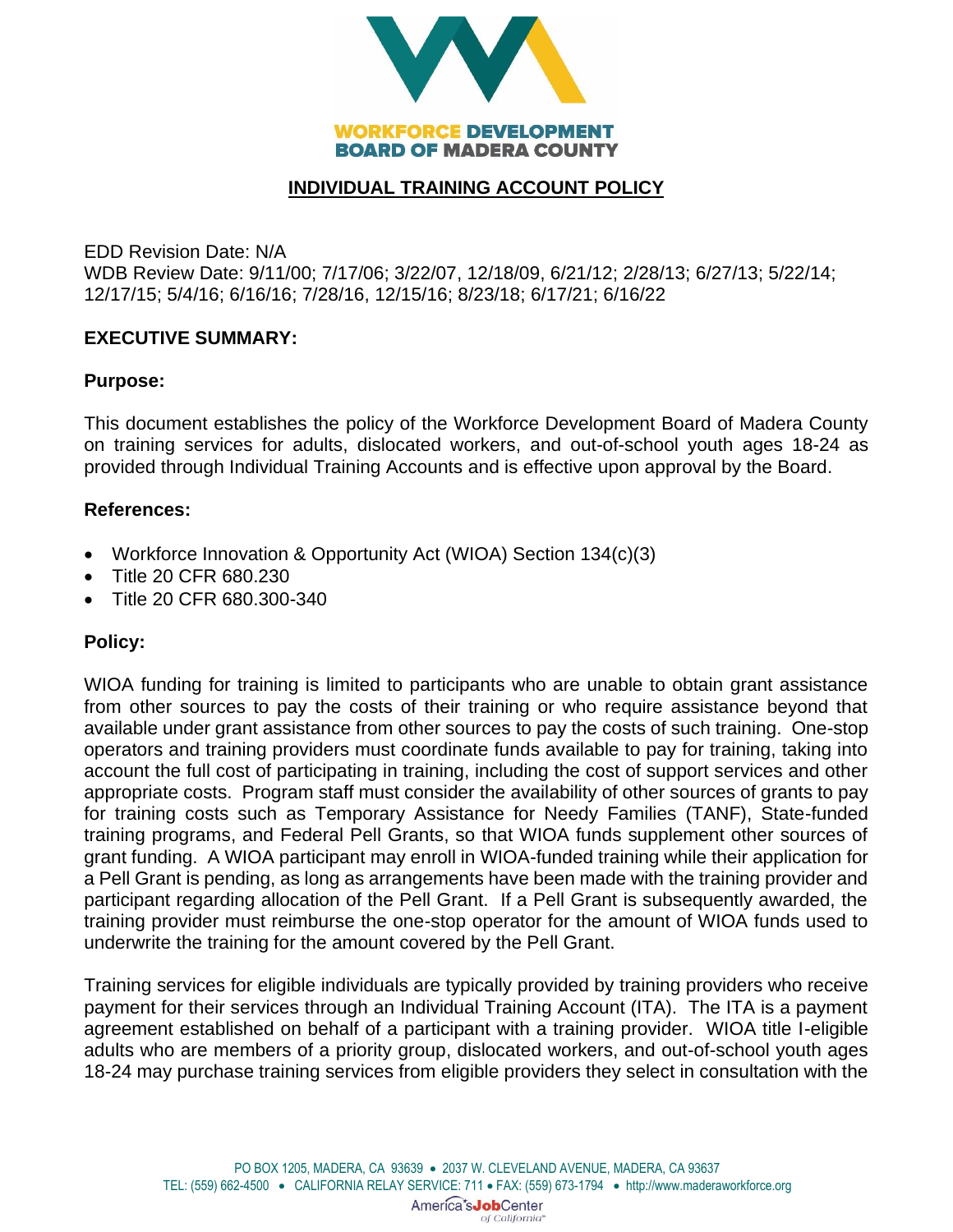case manager. This consultation will include discussion of the quality and performance information on the available training providers. Training programs selected must be directly linked to an in-demand industry sector or occupation in the local area or in the planning region, or in another area to which a participant receiving such services is willing to relocate. Priority will be given to programs that lead to recognized post-secondary credentials that are aligned with such in-demand industry sectors or occupations in the local area. A local board may approve training services for occupations determined by the local board to be in sectors of the economy that have a high potential for sustained demand or growth in the local area.

Payments from ITA's may be made in a variety of ways, including the electronic transfer of funds through financial institutions, vouchers, or other appropriate payment methods. Payment for ITA's issued under this policy may be paid:

- Incrementally, at an hourly rate for training, based on the hours of training successfully completed each month, throughout the participant's training program; or
- Incrementally, at a per module rate for training, based on the successful completion of specific modules or other measurable segments of training; or
- For community college or other public educational institution-based training, at the time of enrollment into each semester or quarter of the training program, as specified by the enrollment policies of the institution.

The agreed upon payment structure for each occupational skills training provider will be outlined in the payment provisions section of the contract between the institution and the Board and will be specified for each participant enrolled in the ITA voucher issued for that participant.

Title 20 CFR 680.310 allows the State or Local Workforce Development Board to impose limits on the dollar amount and/or duration for Individual Training Accounts. Limitations established by a local Board policy must not undermine, but rather should maximize, customer choice in the selection of an eligible training provider.

Based on the results of an individual assessment and on funding availability, ITA's may be awarded to eligible adults who are members of a priority group, dislocated workers, and out-ofschool youth ages 18-24. Each ITA will be subject to a maximum dollar amount of \$6,000 for tuition and additional training costs as listed on the ETPL. The maximum duration of an ITA will be two years. A second ITA may be issued to a participant based on exceptional economic or personal circumstances at the discretion of the Executive Director; however, a second ITA would not generally be approved within less than 3 years of the completion of the first ITA. Prior to the issuance of an ITA, justification must be provided which supports that training is necessary for the individual to obtain appropriate employment leading to self-sufficiency, and that the career options following completion of training are in demand in the local area. An ITA will only be issued for those costs in excess of all other available sources of financial assistance, including PELL Grants, Community College Board of Governors (BOG) fee waivers, Cal Grants, private or institution-specific scholarships, or other available resources.

The \$6,000 limit is for costs required for the selected training program and may be waived for extenuating circumstances as determined by the local Board or the Executive Director. One example of such extenuating circumstances would be for those dislocated workers who are eligible for training services, but, due to their earnings prior to dislocation, are not eligible for any other form of non-repayable financial assistance, or for whom such financial assistance is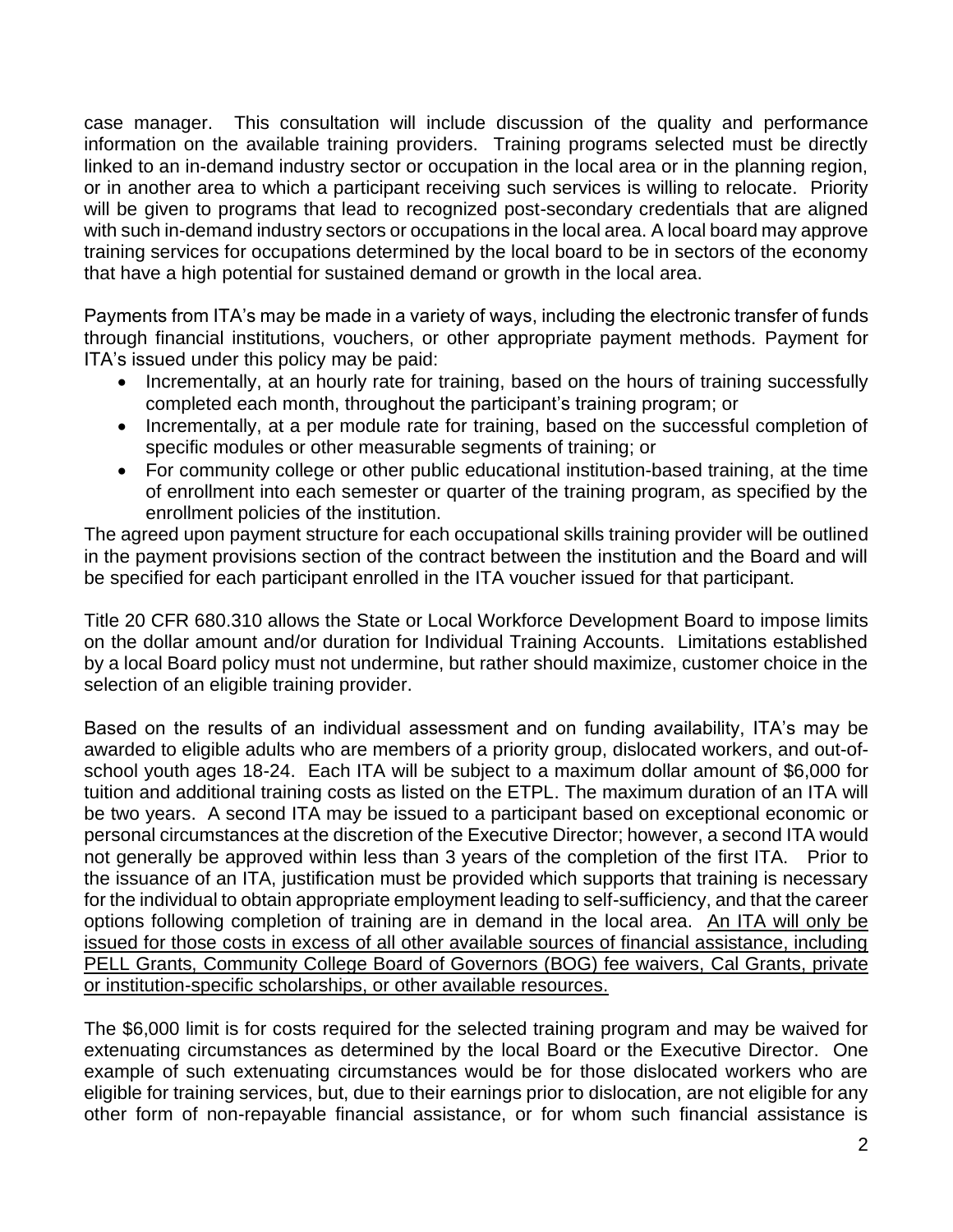limited. The \$6,000 limit includes all training costs required to participate in and successfully complete a training program, as listed on the ETPL. When awarding an ITA, consideration must be given to labor market demand in the local area or in the area to which the trainee intends to relocate.

An ITA may only be issued for courses or programs published in the Statewide Eligible Training Provider List and approved by the local Board. Local Community Colleges, Adult Schools, and other public training institutions will always be given priority for training referrals, when the training course is comparable to that offered at a Private Training Institution.

An individual must be enrolled in approved training within 90 days from the date of issuance of the ITA. An individual will be considered "enrolled" in training if they are: 1) pre-registered for classes or on the waiting list for an approved provider; and 2) have a start date for their training; and 3) the start date is not more than one quarter or term away.

An individual must be making satisfactory progress in training to access all payments from their ITA. Satisfactory progress is defined, for local purposes, as receiving passing scores in all courses related to their program and meeting all attendance and behavior requirements mandated by their school of attendance. The educational institution will certify that an individual is making satisfactory progress through official attendance and progress reports signed by the registrar, instructor, or equivalent person designated by the educational institution.

If an individual drops out or otherwise withdraws from ITA-funded training prior to completion **without cause**, the individual will be billed for ITA payments made to the training provider on their behalf. Adequate cause for dropping or otherwise withdrawing from training could include, but is not limited to: severe medical condition which prevents the individual from participating for a period of more than 90 days; serious illness or death of a family member that prevents the individual from participating for more than 90 days; or the necessity to relocate out of the area. The Executive Director will determine whether sufficient cause for dropping or withdrawing from training exists on a case-by-case basis.

# **EXCEPTIONS TO INDIVIDUAL TRAINING ACCOUNTS:**

Title 20 CFR Section 680.320 allows the use of contracts for training services other than Individual Training Accounts under certain circumstances. These circumstances include only one or more of the following:

- When the services provided are On-the-Job Training, customized training, incumbent worker training or transitional jobs;
- When the local Board determines that there are an insufficient number of eligible providers in the local area to accomplish the purpose of a system of ITA's. In this event, the local Plan will describe the process to be used in selecting the providers under a contract for services. The process will include a public comment period for interested providers of at least 30 days;
- When the local Board determines that there is a training services program of demonstrated effectiveness offered in the area by a community-based organization or another private organization to serve individuals with barriers to employment. The local